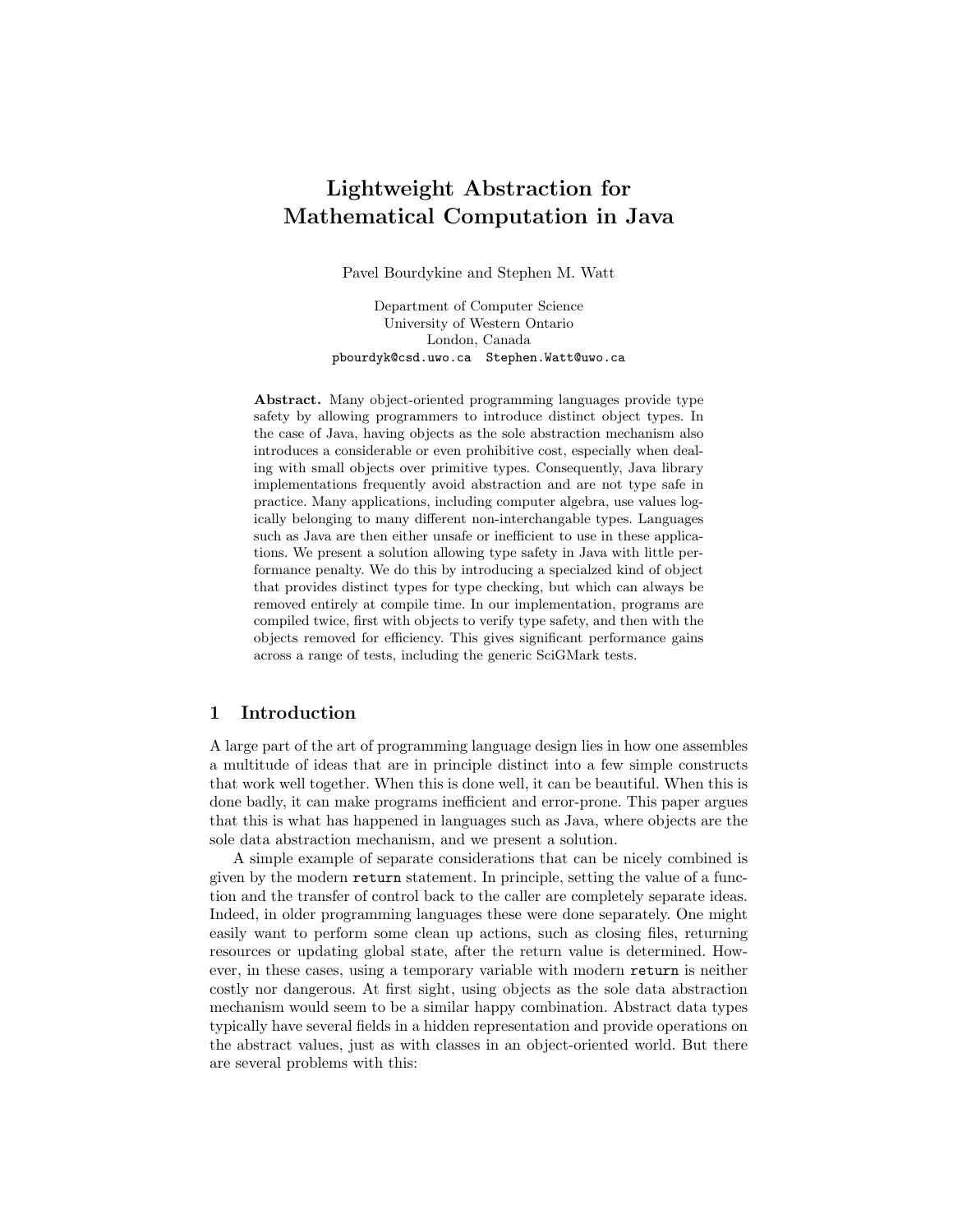Abstraction is not just hiding record fields. Providing data abstraction only via objects forces all thinking about abstraction into the model of field visibility in composite structures. Quite often, one wishes to consider simple values as elements of a distinct type. For example, even though window IDs may be represented as integers, it would enhance program safety if they were treated as a distinct type. Likewise for values in different prime fields should be of different types from the integers and from each other. Additionally, composite data is often not represented as fields in an object. For example, it is not uncommon to represent colors as 32-bit integers with bit fields representing component values. Abstraction can help ensure that only integers intended to be color information are used as such.

Abstraction does not always need dynamic allocation, inheritance, synchronization, or other heavy-weight mechanisms. Sometimes we want abstraction only to ensure that programs do not depend on details that may later change and to enhance safety by ensuring values are not used inappropriately. It may be known from the outset that these values will not ever be used in any fancy ways. For example, we may know that there will never be any derived types from colors, there will be no subtle multiprocessing on single color values, etc. Requiring all of these features to be supported on abstract values first has a cost, and second reduces flexibility to have these abstract values treated in other interesting ways.

Abstraction is not used if it is too inefficient or onerous. When data abstraction carries a significant efficiency penalty and thought on the part of the programmer, then it is not used.

In languages such as C++, where objects and primitive types are on a similar footing, the extra cost need not be large. Nevertheless, even here, mechanisms have been proposed for opaque type definitions in C++ [1]. In languages such as Java, where there is a strong distinction between primitive types and object types, the cost to use objects is many times that of using primitive types. Programs are inefficient, programmers circumvent the type system or both. This has many obvious problems. If Java were not such a widely adopted language, we could reject it as being ill suited in these circumstances. As it is, some solution is needed.

The contribution of this paper is to show how light weight abstraction may be provided in Java. This provides type safety without introducing any significant inefficiencies. It is therefore suitable for creating light-weight abstract types for computationally intensive, efficiency-critical tasks such as computer algebra and scientific computing. Section 2 shows how this may be achieved by introducing object types with sufficient restrictions that they are guaranteed to be removed at compile time. While these ideas are presented for Java, the same ideas could equally well be applied in other settings. Section 3 then describes a tool that implements this mechanism that can be used in conjunction with standard Java compilers. Section 4 presents performance results, comparing the usual use of objects, the present light-weight abstraction mechanism and raw primitive types. These comparisons are made using the SciGMark test suite and details are shown for polynomial and matrix multiplication. Finally Section 5 concludes the paper.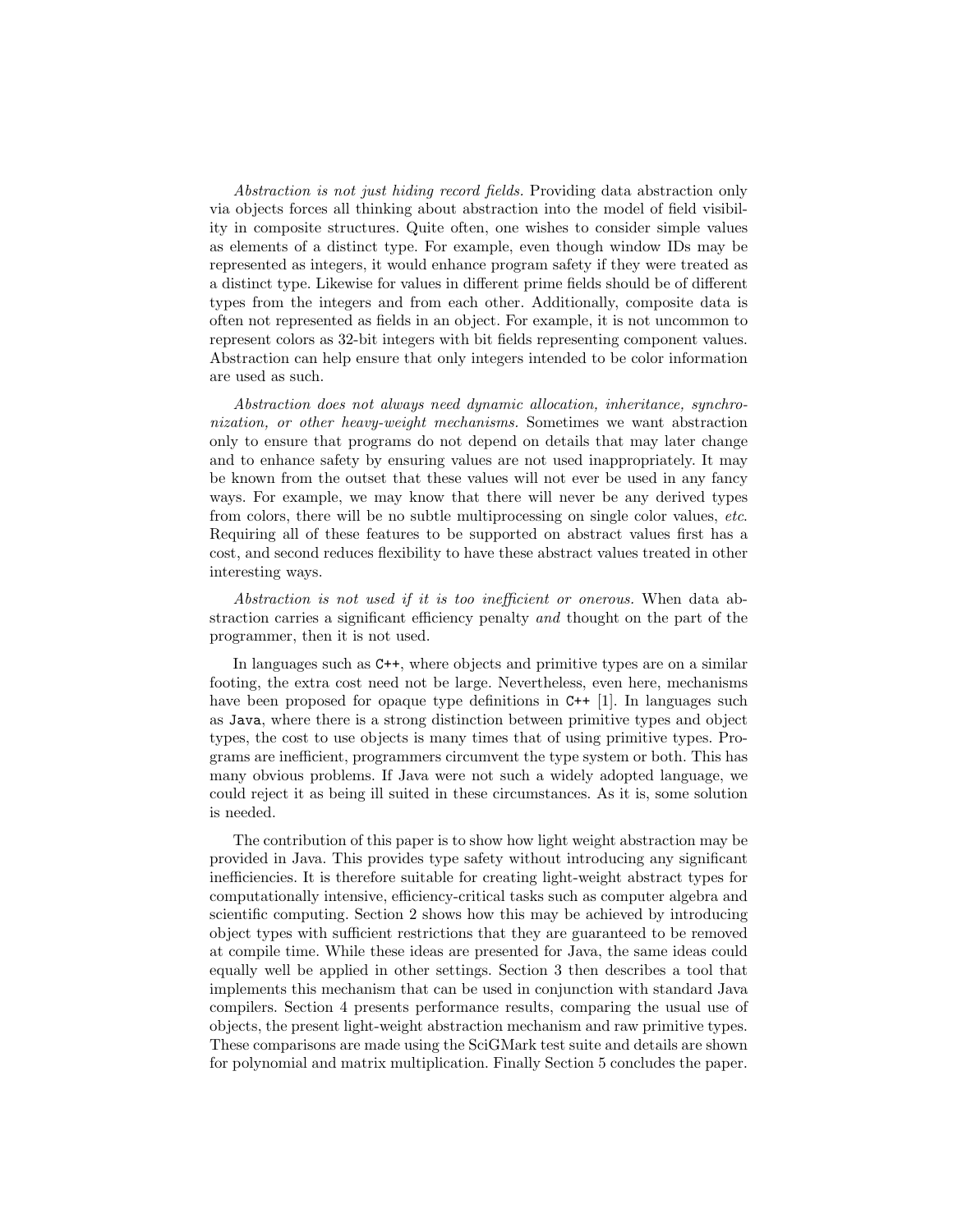## 2 Opaque types in Java

To deal with the problems outlined, we introduce the notion of opaque types in the Java programming language. These types allow development of Java code that is reusable, elegant, and efficient. Opaque types are meant to be used as regular object types that can be represented internally by any other Java type with a focus on representation via primitive built-in Java types. The new types are required to behave and act like regular object types in the way they interact with the Java class hierarchy and the static type-checker. An example of this kind of application may be an object that has a small finite number of different states that can be intuitively represented by a set of bit patterns. Although this can be implemented similarly to something written in assembly language, by using *int* types, resulting in code that is quite efficient, the code's extensibility would suffer. Moreover, like assembly, this type of code is difficult to maintain, and debug $[2, 3]$ . This may lead to errors that could have been easily avoided if object types were used.

This approach encompasses a core notion of opacity. High level Java objects do not necessarily have to be represented or compiled as such. Objects simply serve as identification handles for static type-checking prior to compilation. The underlying type of these objects may be anything suitable for internally representing the construction. In this fashion, an alternative *String* object may be represented by a character array allowing for operations very similar to those on strings implemented in C or C++. In turn, a more complex object may be represented by such an alternative *String* thus creating an artificial class hierarchy that remains consistent and type-safe. In this work, however, we are concerned mostly with objects that may be represented by primitive types in order to boost performance.

Along with the optimized version of the opaque type the regular unchanged version of the class is kept for reference and debugging purposes. Leaving the user code unchanged after compilation allows for more straight forward top-level design where good Object Oriented Design practices may be followed. The user may also choose to compile the opaque-typed code and run it as is, without conversion, in order to ensure correctness. Keeping both versions of the class demonstrates the type safety of opaque Java types as either version of the project will produce identical execution results.

In order to implement Java opaque types, we introduce a set of type rules that have to be followed in order to use such objects safely and efficiently. These rules may be used by a preprocessor to transform the user's regular objects into those for which the generated code will use the underlying primitive types. We now give a more detailed description of these rules.

### 2.1 Opaque type rules

We use a Java code annotation (called *Opaque*) to identify classes as *opaque* types. Java annotations allow embedding of meta-data directly into Java source code. "Annotations do not directly affect program semantics, but they do affect the way programs are treated by tools and libraries, which can in turn affect the semantics of the running program."[4] The annotation has a single String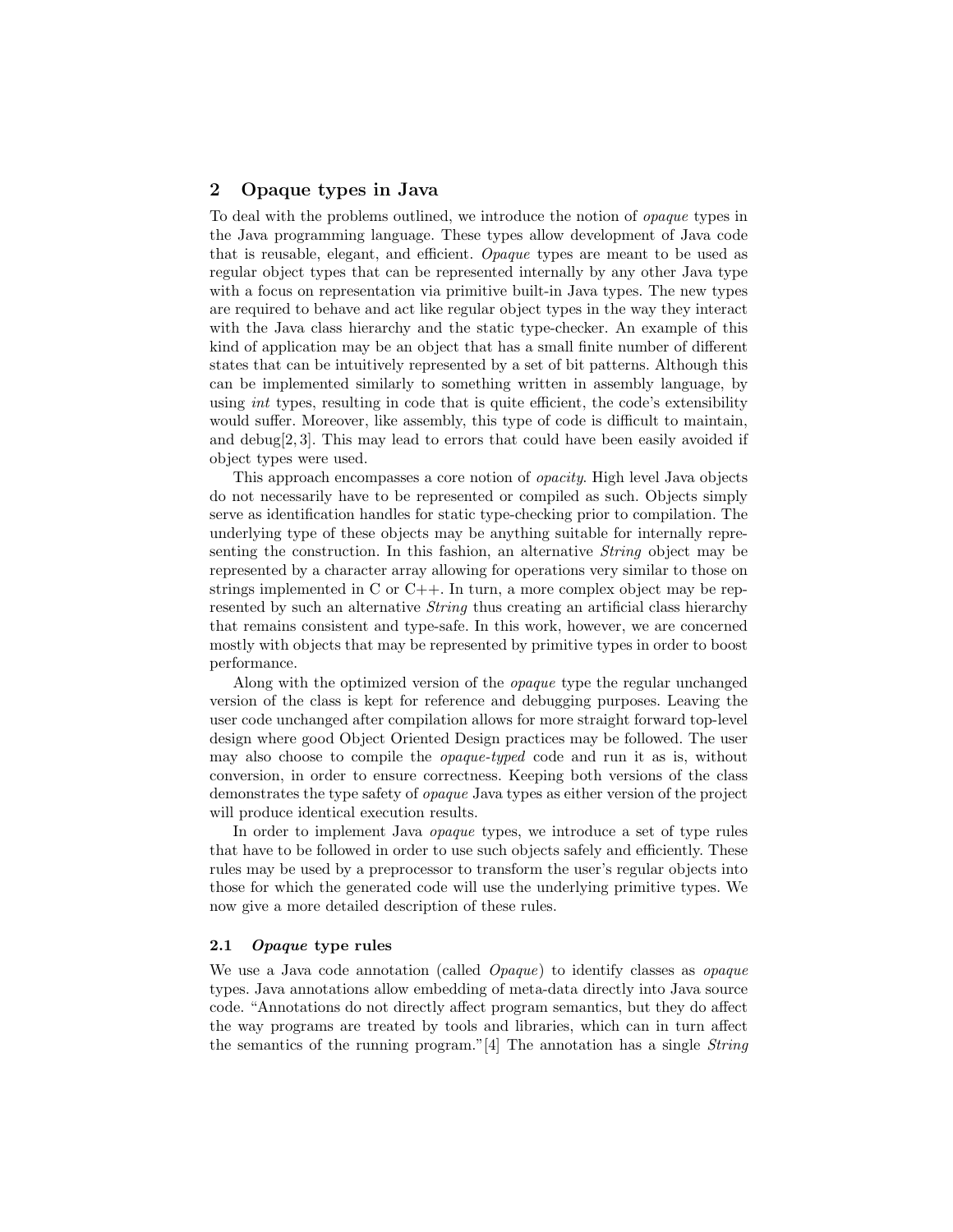type field that denotes the primitive representation type of the opaque object. For example, the annotation @Opaque("int") indicates that the object is opaque and that its primitive representation is of type int. Currently, the annotation field serves as a way to quickly identify the underlying type and speed up opaque type file analysis but could be left out in later versions of the solution. The single annotation dictates all the required information to the preprocessor. The next restrictions/rules must be followed in order to guarantee successful conversion consistent with the Java language standard:

- Rule 1 object must have a single protected field of the underlying type unless it is a subclass of an opaque type
- **Rule 2** object constructor(s) must be declared private
- Rule 3 all methods accessing or modifying the underlying type field representation must be declared static (or final static if no subclasses override the methods)

Rule 1 enforces opaque type representation and assures that it matches with the type specified by the annotation. The field (from here on in referred to as rep) takes place of the opaque object whenever it appears in translated user code. It is important that its uses are properly implemented and ensures there are no compilation issues post-conversion. The approach to having a single field for the representation is similar to that used in Aldor [5].

If the new opaque object extends an opaque type (the inheritance property detected by the preprocessing utility), the new object must not include a rep field in its declaration. The rep field is instead inherited from the superclass and bares the same primitive type. This ensures consistency in method inheritance and conversion.

Rule 2 follows the Java convention that only object types require a constructor. Since the new opaque object is to be converted to its underlying primitive type representation wherever it is used, its constructor must remain private. Creating new instances of the opaque object is still possible through the use of the static method "New". This method should be implemented by the user as a means of converting from the underlying primitive type to the object type primarily for testing purposes and initial implementation of code that uses opaque types. The typical implementation is outlined in Figure 1(a).

Rule 3 places a restriction on the other methods possibly acting on the object representation. Default visibility static methods allow inheritance and class access to regularly used operations within the new object. At first glance this may seem limiting for using the object; however, since object instances are all converted to the underlying primitive type, only class methods remain as valid operations that can act upon the object's actual implementation, i.e., its rep field. This method declaration simplifies the preprocessor task of handling extension quickly and efficiently and assures the opaque object is not inflated by non-static behaviors.

The approach takes advantage of the way Java class hierarchy works by allowing subclasses to preserve the "is a" relationship and properly inherit methods with default visibility. Properties of method overloading are also preserved due to use of default visibility and the requirement of using the class name whenever a method is called.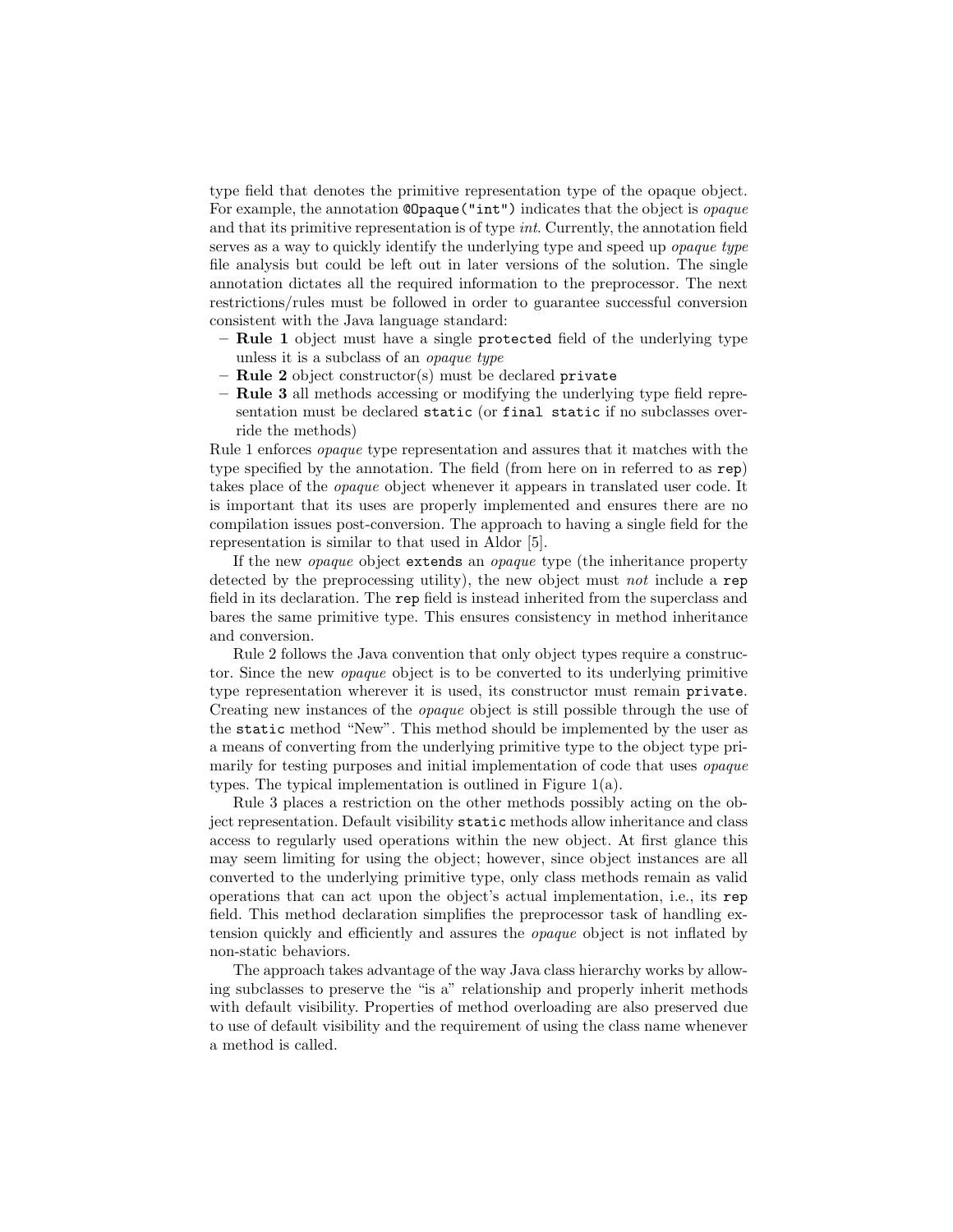```
// a. Opaque object,
    typical "New" implementation
@Opaque("short")
public class MyOpaqueObject {
   protected short rep;
    private MyOpaqueObject(short r) {
       rep = r;}
    ...
    public static MyOpaqueObject
    New(short r) {
        return new MyOpaqueObject(r);
    }
}
// b. Opaque object before conversion
@Opaque("int")
public class BaseClass {
   protected int rep;
    private BaseClass(short r) {
        rep = (int) r;}
    public static void
    operator(BaseClass bc, short modifier) {
        ...
    }
    ...
}
                                                   // c. Opaque object after conversion
                                                   public class BaseClass {
                                                      protected int rep;
                                                       private BaseClass(short r){ rep = (int) r; }
                                                       public static void
                                                       operator(int bc, short modifier) {
                                                           ...
                                                       }
                                                   }
                                                   // d. Regular main class
                                                   @Opaque("user")
                                                   public class TopLevel {
                                                       public static void main(String[] args){
                                                           OpaqueType var = OpaqueType.New(param);
                                                            ...
                                                       }
                                                   }
                                                   // e. Opaque array initialization
                                                   @Opaque("user")
                                                   public class TopLevel {
                                                       public static void main(String[] args){
                                                           OpaqueType[] ots = new OpaqueType[DATA_SIZE];
                                                           for(int i=0; i < \text{DATA\_SIZE}; i++)ots[i] = OpaqueType.New(param);
                                                            ...
                                                       }
                                                   }
```
Fig. 1. Opaque object creation and use

#### 2.2 Converted classes

The style for new object creation is modified slightly when attempting to make use of opaque types. It is useful to illustrate exactly what changes in the type declaration following invocation of the code conversion utility. Figures  $1(b)$  and  $1(c)$ show the original version of a simple class and its converted result respectively.

In Figure 1(b), object BaseClass is a Java opaque type represented by the built-in Java int type. The important details to notice regarding this class are its protected int rep field, private constructor and static void operator method. These three points are required by the semantic rules outlined in Section 2.1 and allow BaseClass to be converted and compiled as its underlying built-in type (int).

The converted BaseClass can be seen in Figure 1(c). In the new version of the class, the  $@Opaque('int")$  annotation has been removed, and the static method operator has been modified to use only arguments of the proper underlying types. The class retains its "high level" handle - BaseClass. Hence the user code that makes use of the class only needs minor typing modifications.

#### 2.3 Opaque user classes

Java classes that declare or make use of opaque objects are also annotated with the @Opaque annotation. Instead of an underlying rep type, the user classes contain the keyword "user" as the single parameter to the annotation. A user class may look as simple as in Figure 1(d).

Classes declaring objects of opaque type that are not opaque themselves (annotated as  $\mathcal{Q}Opaque('user'))$  undergo only minor changes during the conversion step. Opaque types are constructed in a way such that their declaration, initialization and usage do not require any object-exclusive syntax aside from declaring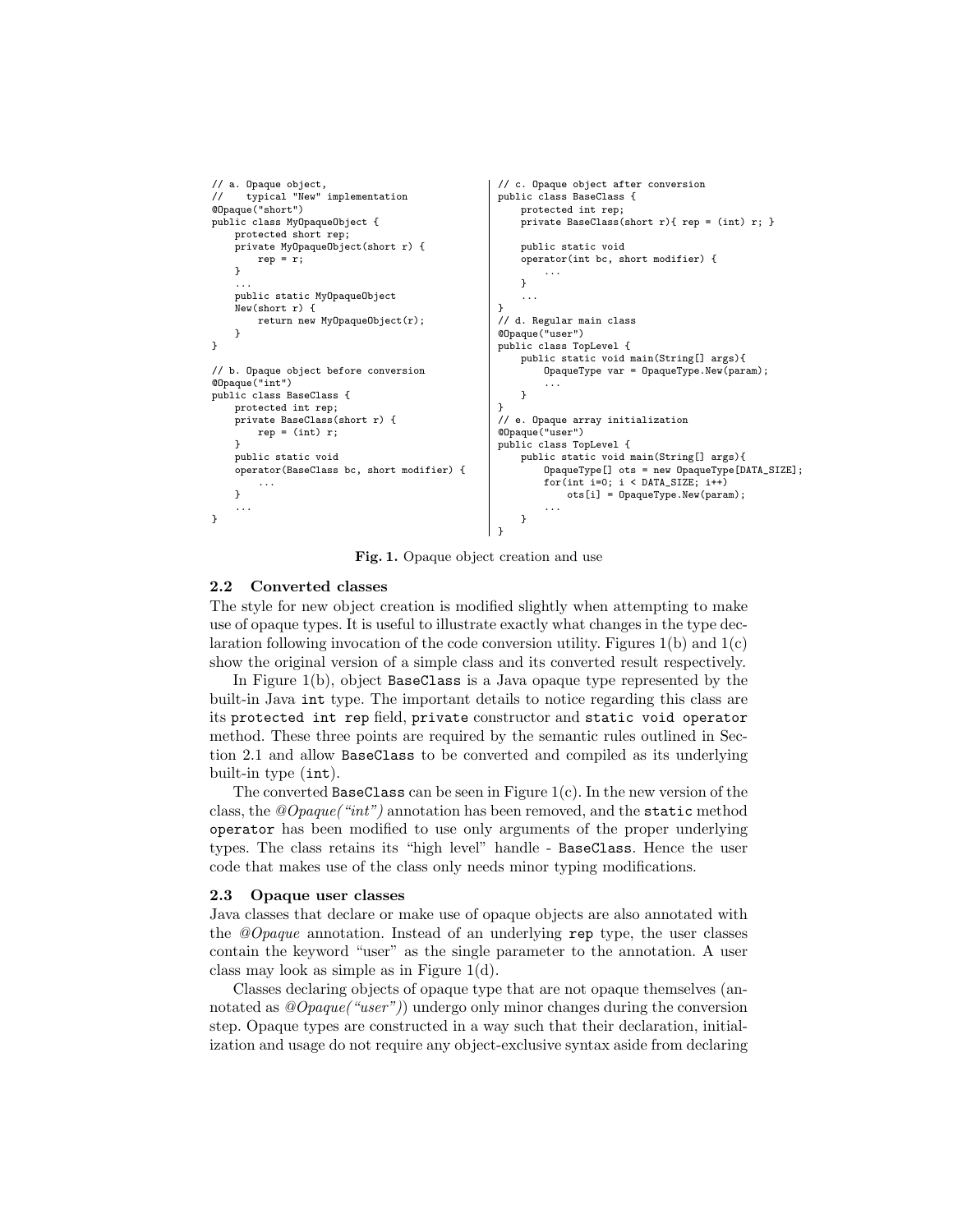data structures whose elements are opaquely typed. The most common and primitive of these data structures is an array. Declaration of Java arrays containing opaque typed members is syntactically identical to any other array declaration (for any number of dimensions). Initialization, however, is dictated by the nature of the opaque members themselves - each opaque object is initialized via the New method as opposed to using the Java new keyword. This simple yet notable concept is summarized in Figure 1(e).

#### 2.4 Annotation processing example

The structure that opaque annotations impose on Java source code is nonhierarchical despite playing a role in the hierarchical class structure of Java. The traversal through this construction of annotated source files is straight forward for the most part and the conversions applied to the code are often influenced directly by information contained in the same processing step. Figure 2 illustrates some subtleties during the conversion step that arise when analyzing a deep class hierarchy for opaque objects.

| @Opaque("int")                  | @Opaque("int")                         |  |  |  |
|---------------------------------|----------------------------------------|--|--|--|
| public class BaseClass {        | public class ChildClassTwo             |  |  |  |
| protected int rep;              | extends BaseClass                      |  |  |  |
| private BaseClass(short r){     | €                                      |  |  |  |
| $rep = (int) r;$                | private ChildClassTwo(long r){         |  |  |  |
| ł                               | $rep = (int) r;$                       |  |  |  |
| public static void operator     | }                                      |  |  |  |
| (BaseClass bc,                  | .                                      |  |  |  |
| short modifier)                 | }                                      |  |  |  |
| $\{ \ldots \}$                  |                                        |  |  |  |
| .                               | COpaque ("int")                        |  |  |  |
|                                 | public class ChildClassThree           |  |  |  |
|                                 | extends ChildClassTwo                  |  |  |  |
| COpaque ("int")                 | €                                      |  |  |  |
| public class ChildClassOne      | private ChildClassThree(int r){        |  |  |  |
| extends BaseClass               | $rep = r;$                             |  |  |  |
| ſ                               | ł                                      |  |  |  |
| private ChildClassOne(short r){ | public static ChildClassThree operator |  |  |  |
| $rep = (int) r;$                | (ChildClassTwo modifier, short cc){    |  |  |  |
| ጉ                               | .                                      |  |  |  |
| .                               | ł                                      |  |  |  |
|                                 | .                                      |  |  |  |
|                                 |                                        |  |  |  |
|                                 |                                        |  |  |  |

Fig. 2. Inheritance during conversion

The analysis of such a hierarchy takes place as follows. The Opaque-annoted classes are identified among the source files and a list of them is stored along with their representation (taken from the String-type annotation argument). In Figure 2 this list would consist of pairs BaseClass & int, ChildClassOne & int, ChildClassTwo & int, ChildClassThree & int. The annotations make the suggested representation clear, but we still have to check that the class does not attempt to use a differently typed field. As you can tell, the underlying representation property is inherited, in this case all the way down the hierarchy from BaseClass. Method inheritance is taken care of by standard Java, for example, the operator method of ChildClassThree is overwritten for only that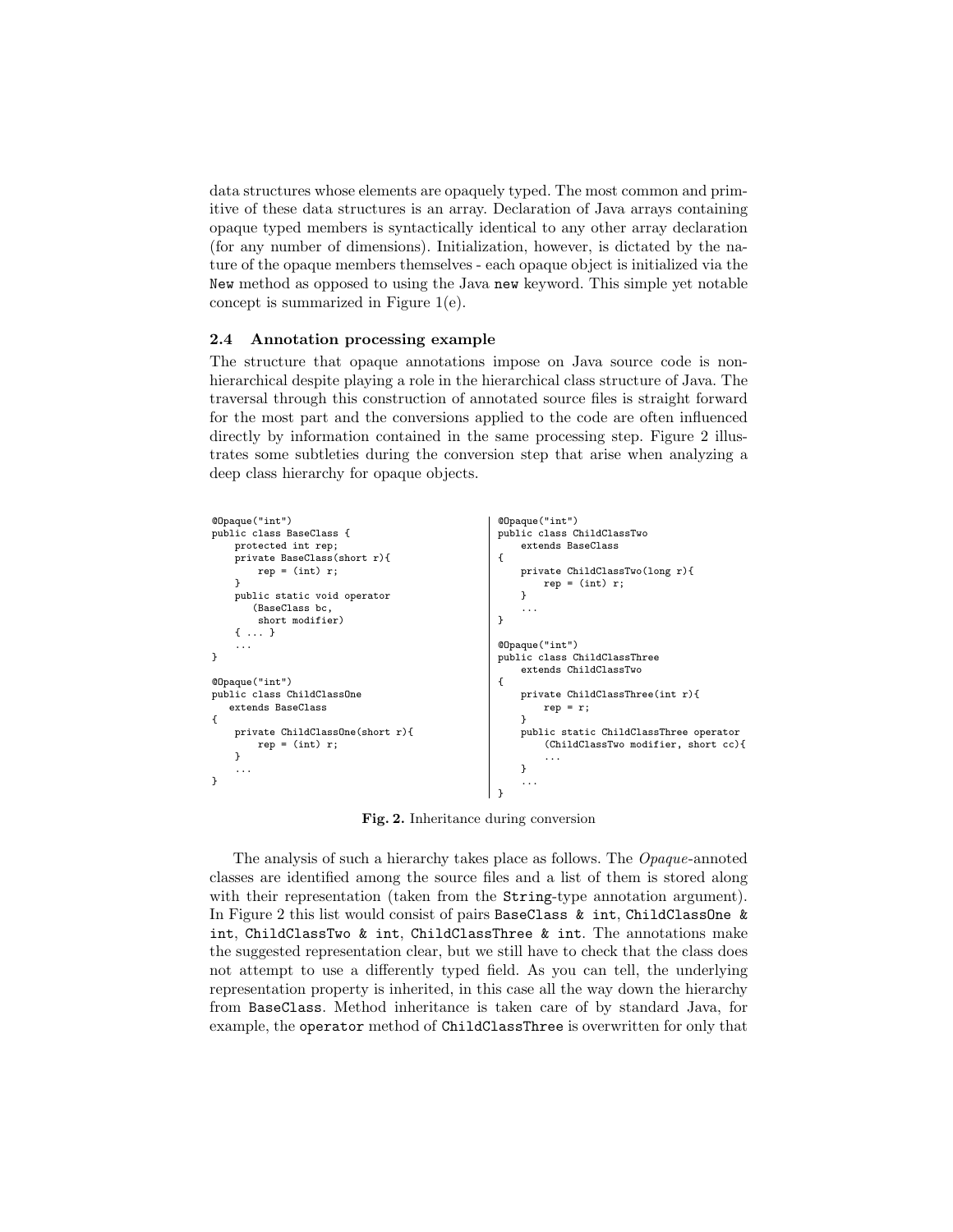class and the overloaded method works as expected. The goal of our approach is to make the preserved object properties as intuitive as possible (i.e., make them work as the programmer would expect) during application of the *opaque* types mechanism.

## 3 Java Implementation

Implementing opaque Java types requires careful considerations in order to abide by the set restrictions and still make the new data declaration forms useful. For performance, ideally, the underlying representation of a particular type could be determined during the compilation process and the underlying type used for code generation. This kind of automated optimization would mean a seamless implementation of a significant performance gain. However, allowing the programmer to specify the underlying type of the opaque object allows for greater flexibility for accomplishing a certain task, even if at the cost of some efficiency.

A sophisticated mechanism to determine the underlying object representation on the fly could be an area of significant research, however, at this time we have elected to make the choice explicit. Hence the steps to build projects containing opaque types are quite straight forward.

Code conversion utility In order to realize the potential of Java opaque types we need to develop a dual view of the annotated objects to the compiler. The first is the object view – necessary to take advantage of Java's inherent ability to handle a rich type hierarchy. The second is the underlying representation view, the one to be used during optimization and code generation phases of compilation. This dual representation is achieved using a code conversion utility written in Java itself making use of Pattern and Matcher classes from the java.util.regex package.

These classes provide a convenient way to identify where and how opaque types are used and apply conversions directly to Java source code. This allows the utility to finish its tasks in a timely manner without complicating the process of going from regular-looking objects (opaque types) to the immediate underlying representation.

The utility performs the following steps:

- 1. identify all recently modified Java source files in target project
- 2. sort source files into regular, opaque typed, and opaque user classes
- 3. build record of all opaque types and their underlying representations
- 4. convert all opaque sources

Automating the building process Utilizing a pre-processor-like code conversion application prior to compilation complicates the building process by adding a necessary intermediate step to the routine mechanism. However, Java is a flexible language with a relatively long standing industry and research history. By this virtue a number of tools have been developed that augment various features of the language in particular when it comes to its compilation and building process.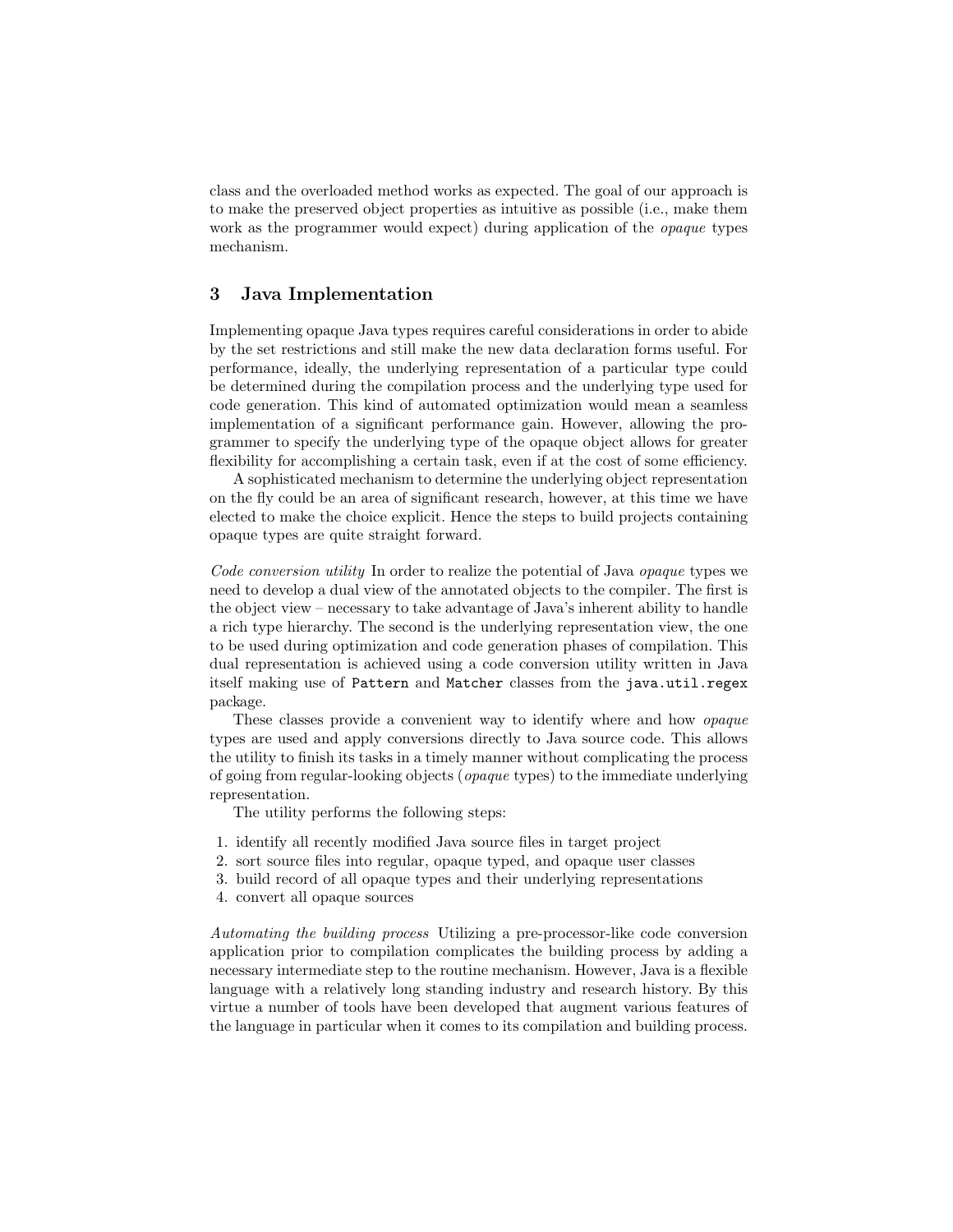One of such tools is the Ant scripting language $[6]$ . We use an Ant build script to perform the following tasks:

- 1. back up original source files
- 2. invoke converter on files modified since last invocation
- 3. compile newly converted files

Eclipse IDE Integration into a main-stream development environment may seem like an extraneous task; however, this discussion follows naturally due to the Eclipse's ability to use Ant build scripts instead of the default compiler or buildchain. Implementing the build script directly into the Eclipse IDE allows the user to seamlessly develop code utilizing opaque types in the IDE.

Further details of the implementation are described in the first author's master thesis [7].

## 4 Performance Results

If regular Java objects performed as well as built-in types, there would be no need to invent a new mechanism for abstraction. This, however, is not the case. Primitive types in Java perform far better than objects.

We consider the overall application performance for synthetic tests by the time it takes the program to execute, and the memory consumed during its execution. Computational benchmark performance is compared using the number of floating operations per second performed by various implemented algorithms. We compare performance of Java code using regular objects, code which has been converted to use opaque objects, and code implemented with the use of primitive types only (dubbed "specialized"). For the purposes of measuring performance in such a way we have devised several synthetic tests that demonstrate opaque type advantages using brief implementations and included two modified benchmarks from the SciMark[8] and SciGMark[9] performance benchmark suites. The measurements for testing performance that could be adjusted to utilize opaque types most naturally have been included in this report. The particular benchmarks chosen from SciMark 2.0 and SciGMark 1.0 suites are dense polynomial multiplication with integer field coefficients originally developed for SciMark benchmark and modified by SciGMark and sparse matrix multiplication with real coefficient values.

The modified applications accomplish identical tasks and have minimal implementation differences aside from the use of opaque types and corresponding annotations. Along with the borrowed benchmarks, the synthetic tests that range from simple classes implementing only a few methods with shallow class hierarchy to classes with a large internal representation (e.g. a large integer array), several constructors, and a large number of methods are used to measure "bare bone" performance. All tests were executed 10 times in order to compensate for varying CPU and memory loads on different platforms. The averaged results were recorded and are shown next. The computationally intensive benchmarks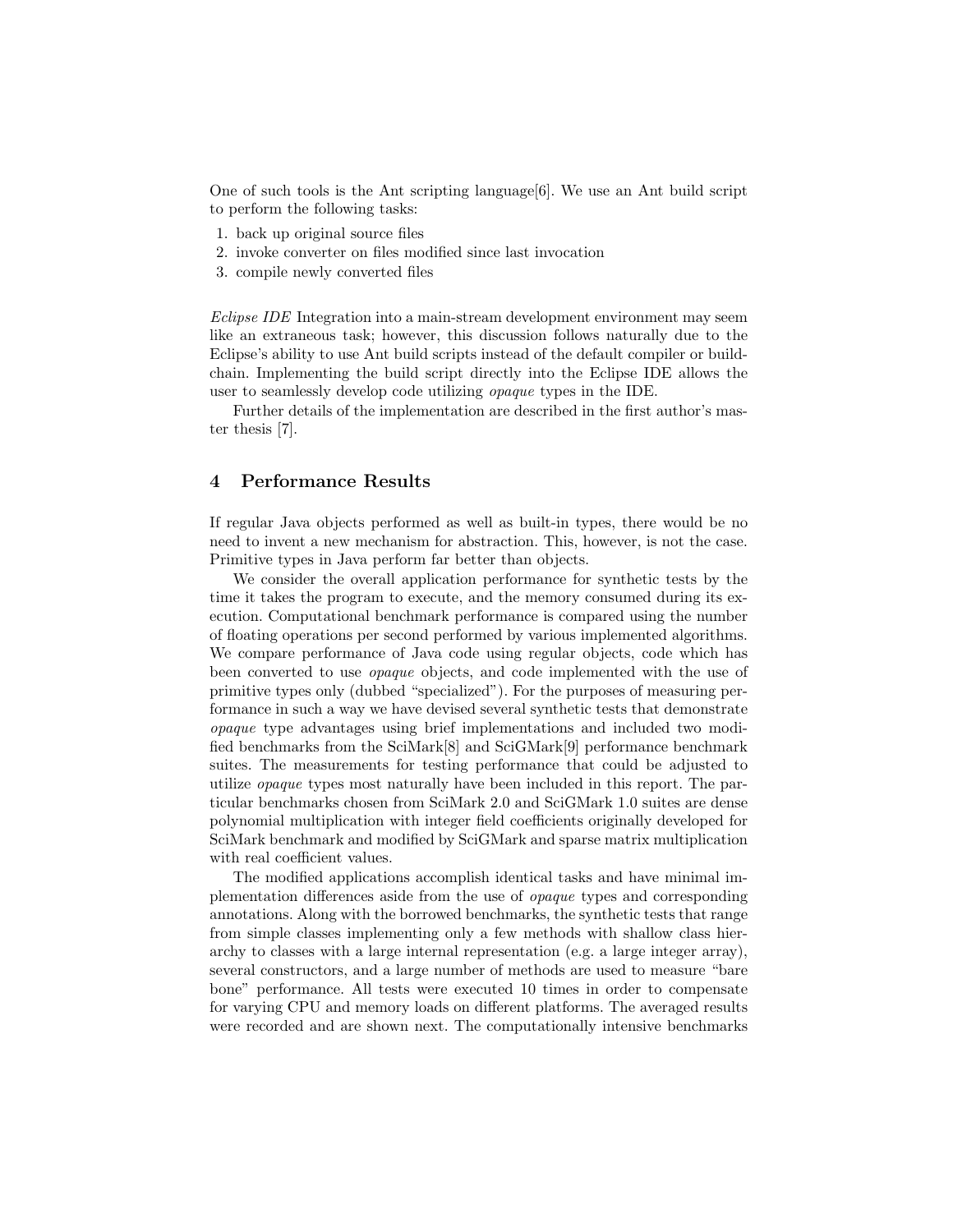were executed on large data sets in order to maximize the effect of data allocation and access on performance when dealing with objects versus more primitive structures in large quantities. This in turn increased result accuracy due to floating point operations being used as the measurement units. The simple tests were chosen to reflect varying uses and applications developers may encounter when writing Java code for a typical project.

Benchmark implementations were tested on several different platforms in order to demonstrate opaque types' independence of environment when increasing computational performance. The platforms used for testing were as follows:

- $-$  Intel C2Q Q6600 @ 2.4GHz, 4GB RAM, Windows 7 x86.64, JRE 1.7 (lambda)
- Intel I7-870 @ 2.93GHz, 16GB RAM, Ubuntu Server 10.04 x86 64, JRE 1.6 (tedium)
- Intel Xeon E5620 @ 2.4GHz, 24GB RAM, Ubuntu 10.04 x86 64, JRE 1.6 (z600)
- $-$  Intel I5-660 @ 3.33GHz, 4GB RAM, Ubuntu 10.04 x86\_64, JRE 1.6 (PCA-45)
- $-$  Intel C2D E4600 @ 2.4GHz, 2GB RAM, Ubuntu 10.04 x86\_64, JRE 1.6 (orccapc02, orccapc03, orccapc04)

Running of experiments on different platforms has also given us an opportunity to look at the variance in underlying software that affects the performance of Java applications using opaque types. The results were not significantly impacted by execution on different platforms, and even the JVM versions used did not incur a great deal of variance on the results.

Execution time and memory use were measured using built-in Java tools for determining system time (method currentTimeMillis() in java.lang.System), and tools for determining how memory is currently used by the Java Virtual Machine - Runtime methods called totalMemory() and freeMemory(). All tests measuring memory use were carefully designed to avoid involuntary garbage collection and execution time tests were averaged to account for varying CPU load during the experiments and were generally run at the highest CPU affinity.

Complex internal representations Similarly to the opaque types used through this work, it is possible to represent object types by a single primitively typed array fields of fixed size. For example, an opaque type object may be represented by 256 bits, or an array of size 4 of type long[]. The next set of tests deals with objects represented by different sized arrays of primitively typed variables. The tests use the same, previously shown, metrics to measure execution speed and memory use. The implementation of the actual accomplished operation is kept as identical as possible to avoid performance differences due to algorithmic discrepancies. This assures that we compare directly the speed and size of regular objects versus opaque objects without introducing unnecessary bias.

Figure 3 illustrates an *OpaqueObject* represented by the long[] type and a RegObject that has a field of type long[]. Both objects have the similarly implemented method called *setBit*. Method *setBit* takes an argument of type int that corresponds to the bit number that must be turned on in the internal representation of the  $OpaqueObject$  or the field of the  $RegObject$  with 0 being the least significant bit. Imagine arranging either the internal long[] representation of OpaqueObject or the field of RegObject as sets of back-to-back 64 bit sets (each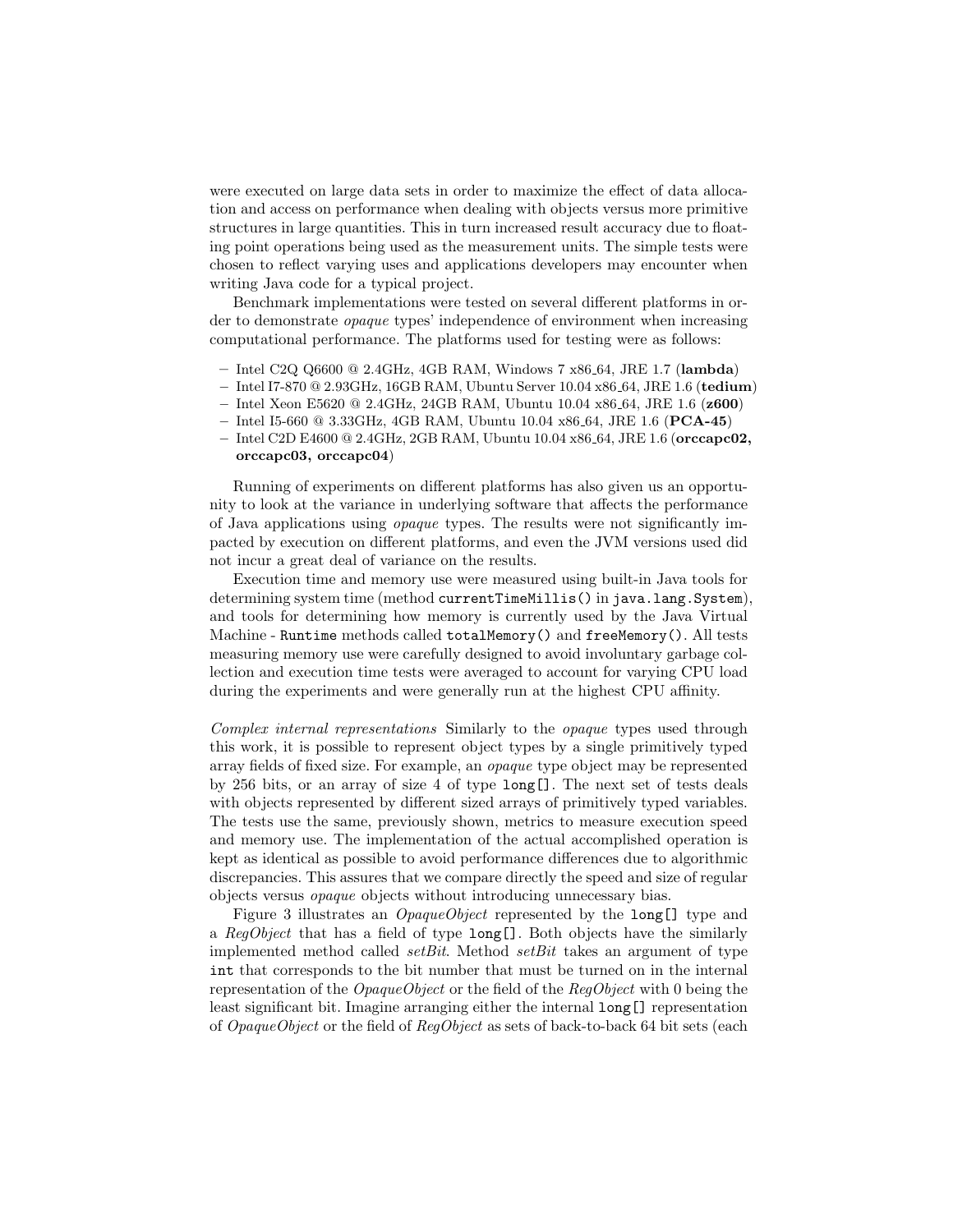```
@Opaque("long[]")
public class MyOpaqueObject {
    protected long[] rep;
    private OpaqueObject(long[] arg){
          rep = new long[arg.length];
for (int i = 0; i < arg.length; i++)
             rep[i] = arg[i];}
    public static OpaqueObject
    New(long[] arg) {
         return new OpaqueObject(arg);
    }
    public static OpaqueObject
    setBit(OpaqueObject o, int i) {
         long \, mask = (long) \, (1 \, \ll \, (i \, % 64));o.\overline{rep[i \ / 64]} | = \text{mask};return o;
    }
     ...
}
                                                         public class RegObject {
                                                             private long[] rep;
                                                              public RegObject(long[] arg){
                                                                  rep = new long[arg.length];
                                                                   for (int i = 0; i < arg.length; i++)
rep[i] = arg[i];
                                                              }
                                                              public void setBit(int i){
                                                                  long mask = (long) (1 \leq i \leq 64);
                                                                  rep[i / 64] |= mask;
                                                              }
                                                              ...
                                                         }
```
Fig. 3. Regular and opaque objects with array typed fields

set represented by a long type value) where significance of the bits increases with the array index of the respective field. Thus operation  $setBit$  is potentially able to turn on a single bit in a bit set of size over 2,000,000,000. For the test, however, we limit the size of the long array to 4.

Putting it together The next set of performance comparison tests consists of two standard benchmarks taken from the SciMark and SciGMark suites. In order to implement polynomial multiplication and sparse matrix multiplication benchmarks we build on the conventions established previously and reuse some implementations from the synthetic benchmarks.

The first test performed is sparse matrix multiplication with double precision floating point coefficients taken randomly from the complex number set. This is one of the most natural performance indicators for a language feature or a hardware benchmark. In this case, the test's aim is to demonstrate that

|                              | Code    |             |         | Improvement       |                   |
|------------------------------|---------|-------------|---------|-------------------|-------------------|
| $_{\rm PC}$                  | Generic | Specialized | Opaque  | <b>Opaque</b> vs. | <b>Opaque</b> vs. |
|                              | mflops) | mflops)     | mflops) | Generic           | Specialized       |
| lambda                       | 131.84  | 475.22      | 383.64  | 2.91              | 0.81              |
| tedium                       | 194.64  | 1199.08     | 968.4   | 4.98              | 0.81              |
| z600                         | 175.16  | 1044.22     | 833.06  | 4.76              | 0.80              |
| $PCA-45$                     | 158.82  | 1077.7      | 845.84  | 5.33              | 0.78              |
| orccapc04                    | 57.20   | 363.5       | 303.68  | 5.31              | 0.84              |
| orccapc03                    | 62.34   | 371.1       | 299.45  | 4.80              | 0.81              |
| orccapc02                    | 60.94   | 368.4       | 301.94  | 4.95              | 0.82              |
| sodium                       | 54.82   | 311.26      | 248.48  | 4.53              | 0.80              |
| Overall average improvement: |         |             | 4.70    | 0.81              |                   |

Table 1. Matrix Multiplication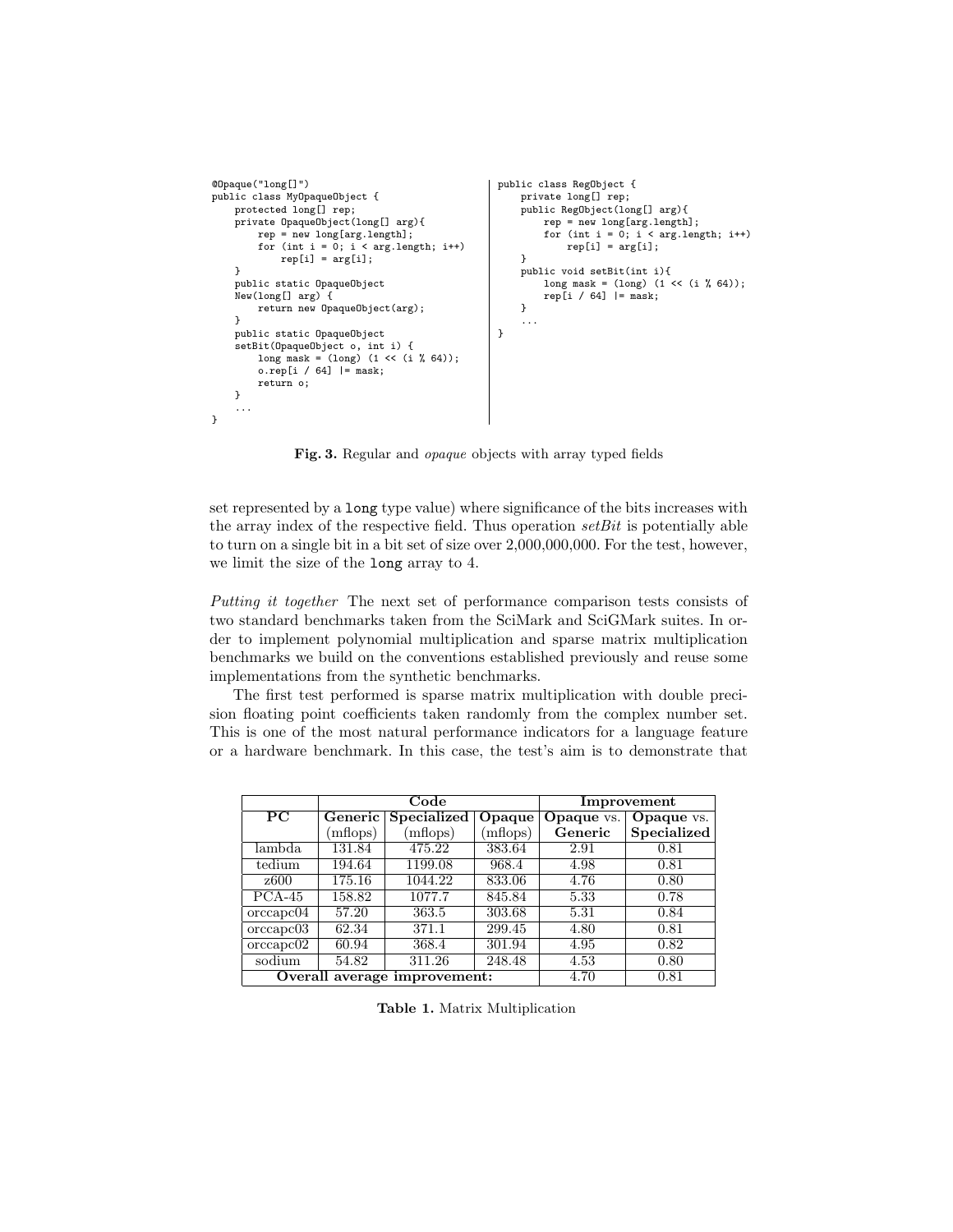|                              | Code    |             |          | Improvement       |                   |
|------------------------------|---------|-------------|----------|-------------------|-------------------|
| $_{PC}$                      | Generic | Specialized | Opaque   | <b>Opaque</b> vs. | <b>Opaque</b> vs. |
|                              | mflops) | mflops)     | (mflops) | Generic           | Specialized       |
| lambda                       | 75.54   | 279.56      | 223.86   | 2.96              | 0.80              |
| tedium                       | 147.02  | 900.44      | 729.06   | 4.96              | 0.81              |
| z600                         | 131.32  | 800.68      | 639.42   | 4.87              | 0.80              |
| $PCA-45$                     | 136.54  | 910.64      | 723.38   | 5.30              | 0.79              |
| orccapc04                    | 56.29   | 355.15      | 285.91   | 5.08              | 0.81              |
| orccapc03                    | 54.98   | 350.90      | 288.3    | 5.24              | 0.82              |
| orccapc02                    | 57.84   | 355.32      | 287.92   | 4.98              | 0.81              |
| sodium                       | 38.90   | 223.68      | 179.52   | 4.61              | 0.80              |
| Overall average improvement: |         |             | 4.75     | 0.81              |                   |

Table 2. Polynomial Multiplication

it is possible to significantly increase the raw number of floating point calculators (measured here in millions of floating point operations per second) without losing correctness by reducing abstraction (or removing it altogether) in the implementation. Unfortunately, fully disposing of abstraction, as SciGMark implementation shows, highly obscures the code. Use of primitive types yields high performance and optimized execution, however, the code becomes more complex and is difficult to modify. The matrix sizes used for measurement are N by N matrices with  $N = 10,000$  averaging 100,000 non-zero coefficients per matrix.

The purpose of the implementation using opaque types is to preserve abstraction introduced by the generic object implementation utilized by SciGMark while pushing performance figures towards that of the specialized code. Figures  $4(a)$ ,  $4(b)$ ,  $4(c)$  show snippets of the code implementing the underlying complex data and algorithms used in this benchmark. The included code shows implementation of the type creation, summing, and multiplication.

Performance results using these varying implementations of the complex data types are summarized in Table 1. Analyzing the data it's easy to conclude that without loss of much generality, the *opaque* implementation is on average 4.7 times faster than the general object implementation and is only about 20% slower than the specialized implementation from Figure 4(b).

The second benchmark used in our final set of tests is polynomial multiplication with dense polynomials of degree  $\leq 40$ . The polynomial coefficients are once again taken from the complex set and are implemented in three different ways according to each multiplication algorithm (generic objects, specialized, opaque). Table 2 summarizes obtained results measured in millions of floating point instructions per second with similar conclusions being drawn from this set of data as the sparse matrix multiplication.

Implementing dense polynomial multiplication using the proposed opaque typed method allows for an average of 4.75 times the number of operations per second while accomplishing the same task. The *opaque* implementation loses out to specialized code by an average of only 19%. This is an expected and impressive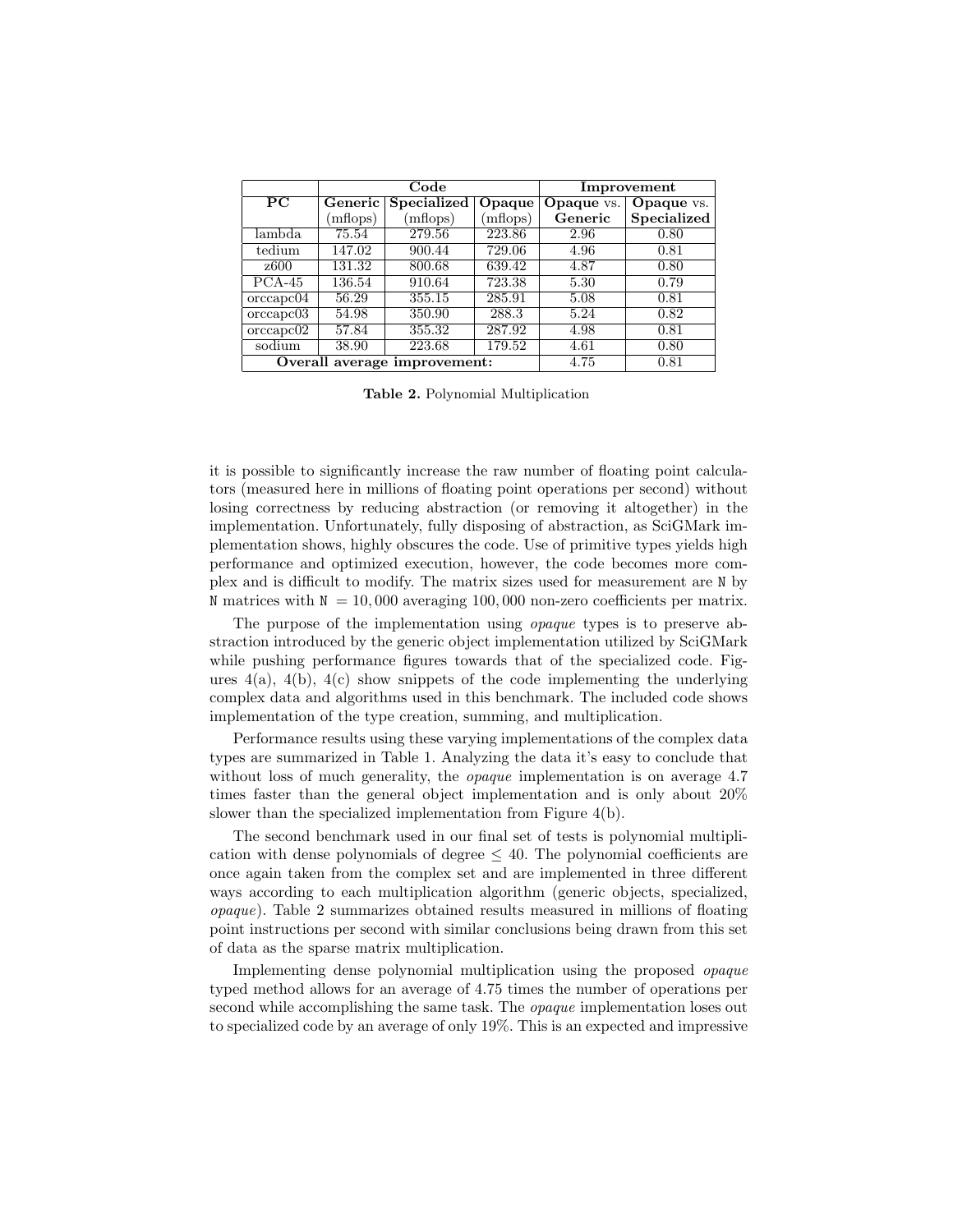```
// a. Generic object implementation
public class Complex <R extends IRing<R>> {
   private R re;
   private R im;
   public Complex<R> create(R re, R im) { return new Complex<R>(re, im); }
   public Complex<R> s(Complex<R> o) { return new Complex<R>(re.s(o.re()),im.s(o.im())); }
   public Complex<R> m(Complex<R> o) {
       return new Complex\mathsf{R}>(re.m(o.re()).s(im.m(o.im())), re.m(o.im()).a(im.m(o.re())));
   }
}
// b. Specialized implementation
public class Complex {
   private double re;
   private double im;
   public Complex create(double re, double im) { return new Complex(re, im); }
   public Complex s(Complex o) { return new Complex(re + o.getRe(), im + o.getIm()); }
   public Complex m(Complex o) {
       return new Complex(re*o.getRe() + im*o.getIm(), re*o.getIm() + im*o.getRe());
    }
}
// c. Opaque object implementation
@Opaque("double[]")
public class Complex {
   protected double[] rep;
   public static Complex create(double re, double im) { return Complex.New(re, im); }
   public static Complex s(Complex o) { return Complex.New(s.rep[0]+o.rep[0], s.rep[1]+o.rep[1]); }
   public Complex m(Complex o) {
       return new Complex(s.rep[0]*o.rep[0]+s.rep[1]*o.rep[1], s.rep[0]*o.rep[1]+s.rep[1]*o.rep[0]);
    }
}
```


result considering how much abstraction is preserved through the use of opaque types.

## 5 Conclusions and Further Directions

We have observed that Java programmers and library designers have been forced to work around the language's abstraction mechanisms for performance-sensitive code. In practice, programs have used primitive types, such as int, when an abstraction should be used. The recent addition of Enumerations to the language help in some settings, but is of no help when the values are used in mathematical computations.

We have shown how type-safe, but very efficient programs may be obtained with the concept of an *opaque* type in Java. An *opaque* type is distinct and incompatible with its underlying representation type, which may be a primitive type or an object type. We have shown how opaque types may be provided via classes with only static methods, and annotated for handling with a software tool in a standard Java environment. Opaque types are type checked as though they were object types, but compiled as the actual representation values. This allows opaque values to benefit from all the optimizations on primitive types without relying on sophisticated data structure elimination optimizations.

At the moment, our software tool operates by compiling the code twice, but of course this could easily be integrated into any compiler. While we focus on